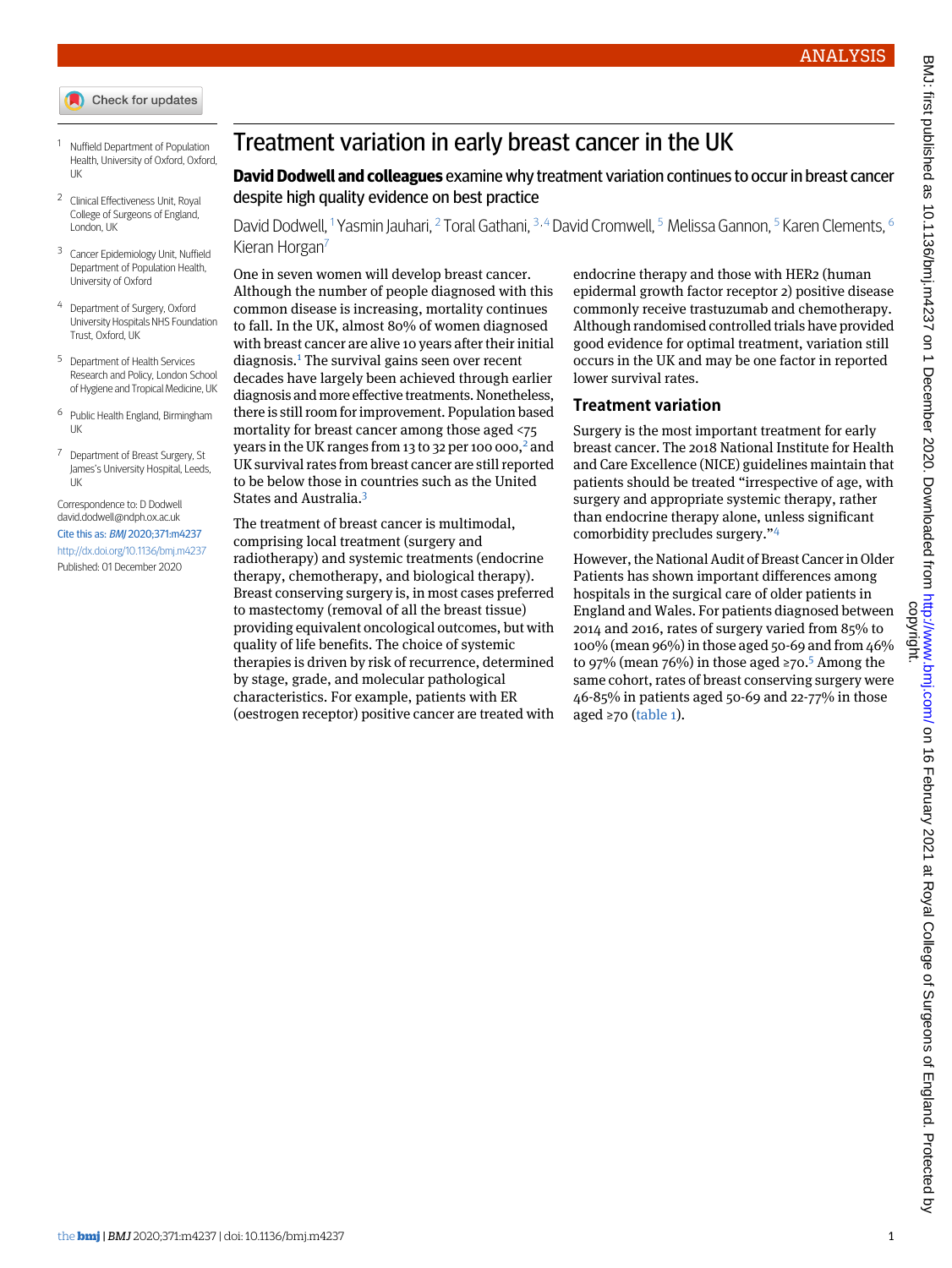<span id="page-1-0"></span>

| Table 1   Reported variation in care for early breast cancer                          |                          |                                                                                                                                                                                                                |                                                                                                                                         |
|---------------------------------------------------------------------------------------|--------------------------|----------------------------------------------------------------------------------------------------------------------------------------------------------------------------------------------------------------|-----------------------------------------------------------------------------------------------------------------------------------------|
| Example                                                                               | Years of study           | Reported variation in rates (%)                                                                                                                                                                                | <b>Effect of variation</b>                                                                                                              |
| Surgical care                                                                         |                          |                                                                                                                                                                                                                |                                                                                                                                         |
| Rate of surgery overall                                                               | $2014 - 16^{5}$          | Patients aged 50-69: 85-100% (mean 96%)<br>Patients aged ≥70: 46-97% (mean 76%)*†                                                                                                                              | Reduced survival, higher risk of locoregional<br>failure                                                                                |
| Rate of breast conservation v mastectomy                                              | 2014-16 <sup>5</sup>     | Patients aged 50-69: 46-85%<br>Patients aged ≥70: 22-77%*                                                                                                                                                      | Loss of quality of life and psychological<br>wellbeing in patients denied an opportunity for<br>breast conservation surgery             |
|                                                                                       | 2014 <sup>6</sup>        | 47-64% at regional level; 8-81% at surgeon<br>level                                                                                                                                                            |                                                                                                                                         |
| Use of mastectomy with immediate breast<br>reconstruction                             | $2017 - 18$              | 5-70% (mean 28%) for invasive disease.<br>10-100% (mean 49%) for non-invasive<br>disease*                                                                                                                      | Loss of quality of life; need for additional or<br>delayed surgical reconstruction treatment                                            |
|                                                                                       | 2000-14 <sup>8</sup>     | 4-37% (mean 10%) for all patients ‡                                                                                                                                                                            |                                                                                                                                         |
|                                                                                       | 2008-099                 | 9-43% (mean: 21% overall, 38% for ductal<br>carcinoma in situ. 17% for invasive disease)#                                                                                                                      |                                                                                                                                         |
| Use of initial surgery $v$ primary endocrine<br>therapy in ER+ disease                | 2014-1710                | 48-91%*1                                                                                                                                                                                                       | Increased risk of locoregional and distant<br>recurrence                                                                                |
| Adjuvant treatment                                                                    |                          |                                                                                                                                                                                                                |                                                                                                                                         |
| Use of radiotherapy after surgery for invasive<br>disease                             | $2014 - 17^{11}$         | Patients aged 50-69: 69% to 99% after breast<br>conservation surgery; 32%-100% after<br>mastectomy in patients aged 50-69<br>Patients aged ≥70: 60%-97% after breast<br>conservation; 19-90% after mastectomy* | Higher locoregional recurrence risk, need for<br>further surgery and other treatments, survival<br>disadvantage in higher risk patients |
| Use of radiotherapy after breast conserving<br>surgery for DCIS                       | 2003-06 <sup>12</sup>    | 0-100% (median 58%) at screening unit level                                                                                                                                                                    | Higher local recurrence risk, greater need for<br>subsequent surgery                                                                    |
| Use of trastuzumab and chemotherapy for<br>HER2 positive disease                      | 2014-17 <sup>11 13</sup> | Patients aged 50-69: 7-95%<br>Patients aged ≥70: 11-72%*†                                                                                                                                                      | Higher risk of distant metastatic disease,<br>compromised survival                                                                      |
| * Trust level, †Adjusted rates, ‡Cancer network level. DCIS=ductal carcinoma in situ. |                          |                                                                                                                                                                                                                |                                                                                                                                         |

These contemporary examples mirror the variation in patterns of surgical practice seen around 20 years ago. The Breast Cancer Clinical Outcomes Measure Audit of symptomatically presenting breast cancer reported mastectomy rates that varied from 36% to 53%, and 19% to 92% at regional and individual surgeon level, respectively.[6](#page-4-3)

Older patients with ER positive early breast cancer may receive primary endocrine therapy (PET) rather than initial surgery for valid reasons—for example, serious comorbidity or short life expectancy. Figure 1 shows the percentage of women in England and Wales aged ≥70 years receiving initial surgical treatment by NHS organisation

and ER status. Substantial organisational variation occurred for women with ER positive cancer but not those with ER negative disease.[10](#page-4-7) This variation remained after adjustment for comorbidity and frailty, suggesting that different perceptions of appropriate care for women with ER positive disease may be responsible.<sup>[14](#page-4-11)</sup>

Randomised controlled trials have found that primary endocrine therapy has inferior outcomes for local control and disease-free survival compared with initial surgery,  $15$  and overuse of primary endocrine therapy may be associated with the poorer relative survival seen in the UK compared with other European countries.<sup>[16](#page-4-13)17</sup>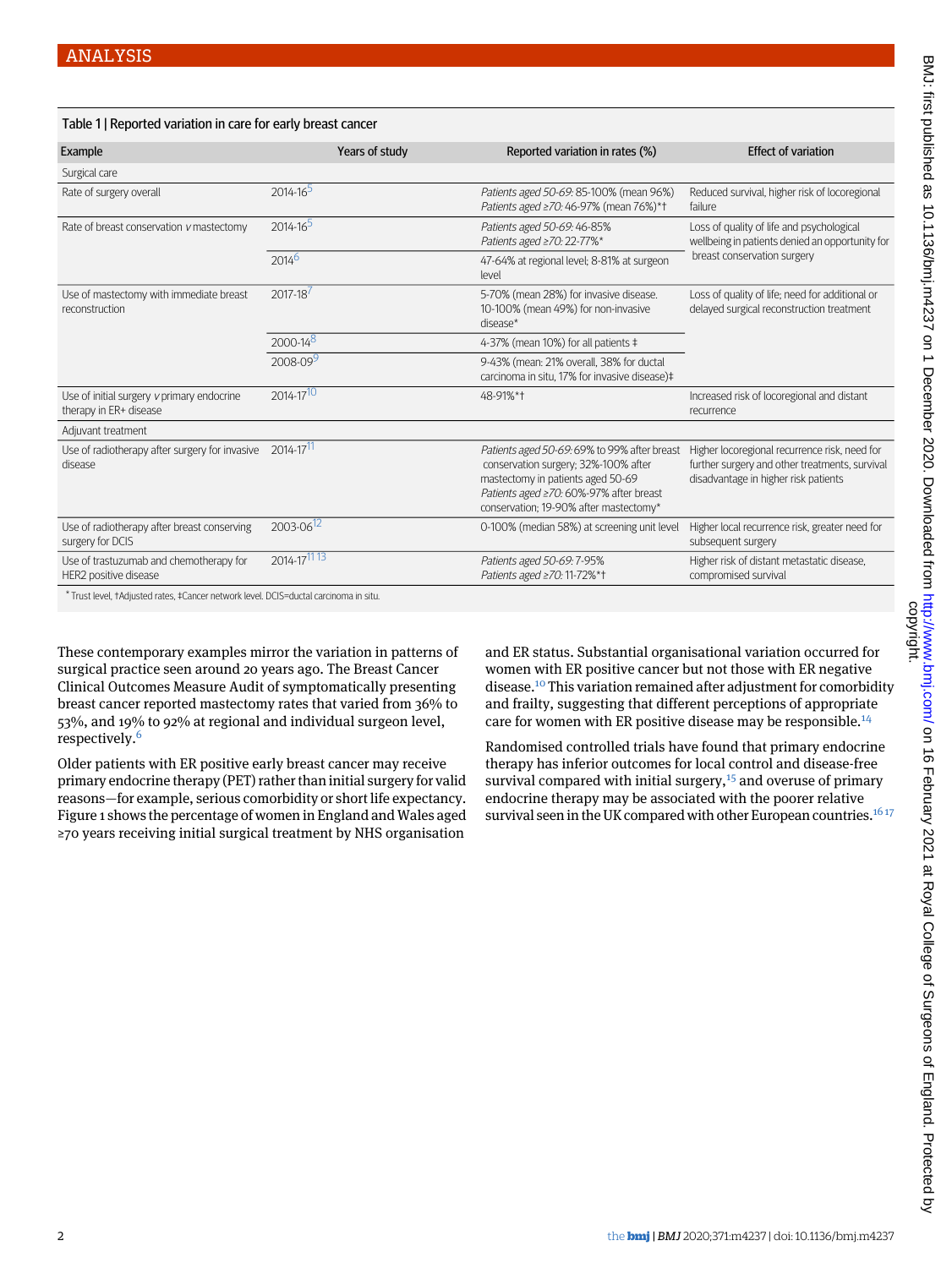

Fig 1 | Risk adjusted percentage (95% confidence interval) of women aged ≥70 years receiving surgery as first treatment for early invasive breast cancer, by NHS organisation in Wales and England and oestrogen receptor (ER) status (redrawn with permission from HQIP)<sup>10</sup>

Substantial variation in clinical management extends to the use of radiotherapy, $111218$  $111218$  adjuvant systemic therapy, $1013$  $1013$  and immediate breast reconstruction.<sup>[7](#page-4-4) [-](#page-4-5)[9](#page-4-6)</sup> (t[able 1](#page-1-0)).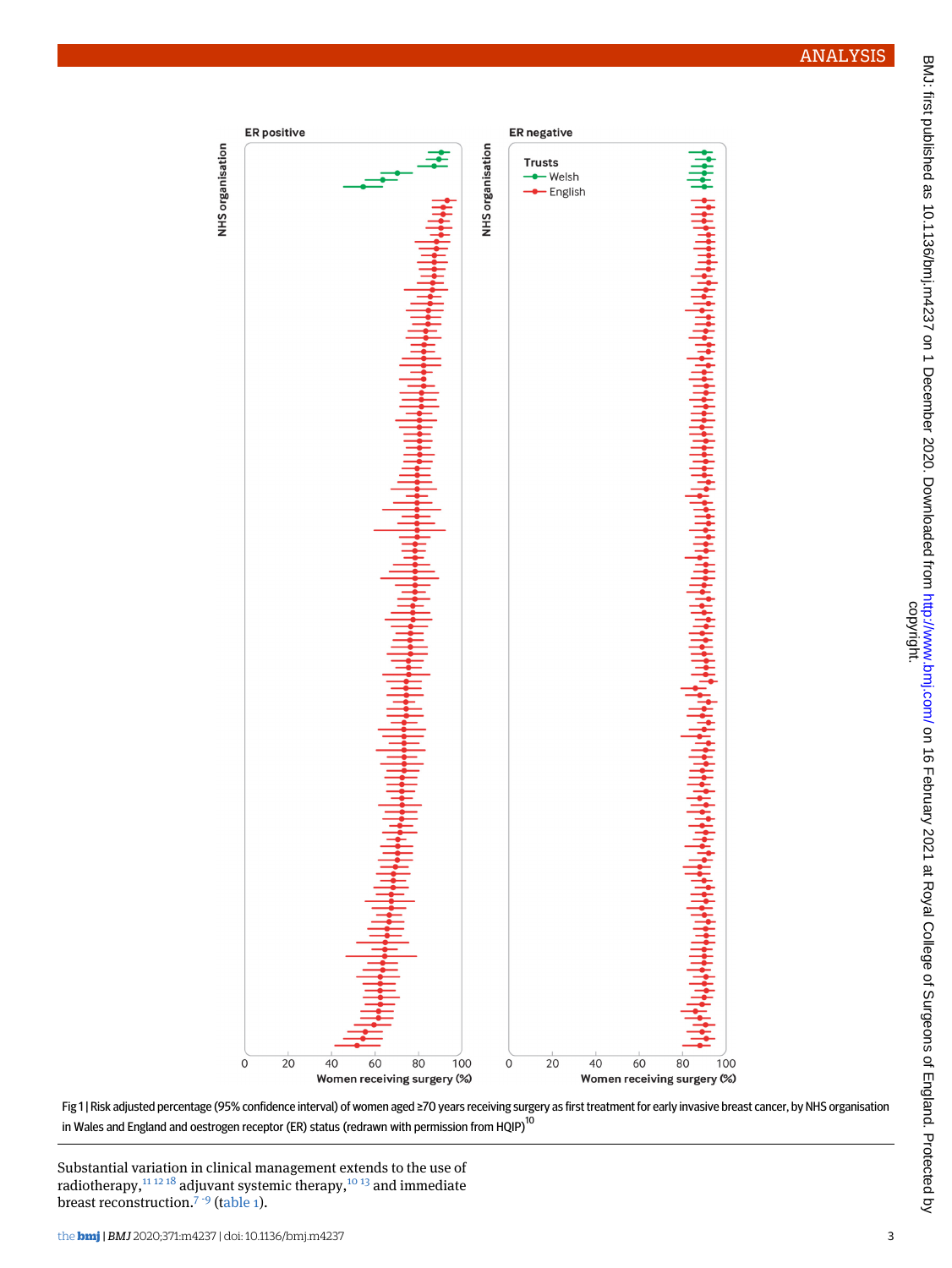# **Causes of treatment variation**

Many reports have highlighted inequalities in breast cancer care based on age, geography, ethnicity, and disability,  $2381017$  $2381017$  but variation in the delivery of treatment persists even after trying to account for these factors. Furthermore, given the magnitude of variation across treatment methods, its persistence over time, and the large numbers of patients involved, the influence of factors such as patient preference or poor data quality is likely to be small.

The combination of rising breast cancer incidence and an increasing number of complex treatments has placed substantial demand on resources, and this may have contributed to variations in care.<sup>[19](#page-4-16)20</sup> In England, the 2012 Health and Social Care Act led to the introduction of clinical commissioning groups. Although these groups were intended to improve the delivery and rationalisation of health services for diverse local populations, they also created an opportunity for differential introduction of new treatments because of disparities in local commissioning priorities and processes. This was seen with the introduction of adjuvant bisphosphonates after the identification of significant benefit in post-menopausal women.[21](#page-4-18) Bisphosphonates are inexpensive and yet there was prolonged geographical variation in their availability. It took three to four years from the publication of a definitive meta-analysis confirming benefit before prescribing in the UK became uniform.<sup>[22](#page-4-19) [23](#page-4-20)</sup>

Although multidisciplinary teams should mitigate the effect of individual clinician preferences, clinicians may still be influenced by local practice, their involvement in clinical research, and the influence of their seniors. Several prominent trials of primary endocrine therapy occurred during the 1990s and 2000s, and these may have unduly influenced subsequent UK practice.<sup>[24](#page-4-21) [-](#page-4-22)[26](#page-4-23)</sup>

## **How to reduce variation in care**

Unexplained variation in care is not a new problem and has a reported history of over 80 years, encompassing a huge range of medical interventions.[27](#page-4-24) There are, however, many reasons to expect greater uniformity in the care of patients with early breast cancer in the UK. These include the NHS principle of equitable healthcare, the volume and accessibility of high quality published trial evidence, the emphasis on multidisciplinary approaches to care, the quality assurance processes for screen detected disease, the long history of national audits (see supplementary data on bmj.com), and, until recently, national cancer peer review.

NICE offers advice on the principles and practice of shared decision making, but its guidance that a treatment be "offered" (strong recommendation) or "considered" (less certain benefit) is arguably open to variable interpretation. Other countries differ in the strength of their advice. In Denmark treatments are "recommended." Radiotherapy in uniform dose and fractionation is routinely provided after mastectomy for node positive invasive disease or breast conserving surgery. Deviations from national recommendations require explicit explanation in the patient's medical records and noting in the Danish Breast Cancer Group database. Jensen and colleagues reported that compliance with new or changed Danish breast cancer guidelines was over 90% within an average of one to two years.<sup>[28](#page-4-25)</sup>

Other recent initiatives to reduce variation in care include a strengthened requirement for national clinical audits, supported and commissioned by the Healthcare Quality Improvement Partnership (HQIP), to identify outlying trusts (those with values >2 standard deviations (SDs from the mean for agreed performance indicators for care delivery and outcomes)). Trusts will be

encouraged to review and understand outlying treatment rates that are ≥2 SDs from the mean and investigate when ≥3 SDs from the mean as part of their internal quality monitoring. This process will also support Care Quality Commission inspections using national clinical audit data.<sup>[29](#page-4-26)</sup>

The Getting it Right First Time (GIRFT) initiative has established an ambitious programme of clinically led assessments of breast surgical services, including visits to trusts to understand and minimise undue variations in care.<sup>[30](#page-4-27)</sup> GIRFT's initial priorities are to reduce, where possible, length of stay after breast surgery in line with British Association of Day Surgery guidelines, to encourage open access follow-up to allow patients to determine when and how they interact with breast teams, and reduce unnecessary hospital attendances, operations, and tests. The GIRFT national report on breast surgery is awaiting publication.

The National Audit of Breast Cancer in Older Patients has published information on care pathways and treatment rates at trust level. $11$ The ready availability of data concerning care provision, that can be individualised to a trust, team, or clinician is a priority for national breast cancer audits and Public Health England.<sup>[11](#page-4-8) [31](#page-4-28) [-](#page-4-29)[33](#page-4-30)</sup> Transparency and accountability to promote debate, discussion, and audit are powerful tools in minimising the risk of substandard practice. The formal involvement of patients in national audits and in the governance activities of Public Health England is now routine and is key to ensuring that outputs reflect patient priorities as well as those of clinicians and policy makers.<sup>[34](#page-4-31)</sup>

Variations in the care provided to patients with early breast cancer have been described over decades, and it has been easy to attribute these to poor data quality, case-mix differences, and patient choice. Lack of accord concerning optimum levels of intervention, defining unacceptable variation, and an inability to confirm causality from observational data are also serious obstacles in trying to confront this problem.

The management of breast cancer is closely studied in terms of national audit and related initiatives, but the effect of variation in care for other cancers is equally important to investigate and should be a focus for cancer charities and professional groups. HQIP already supports key national audits in gastrointestinal, lung, and prostate cancer.[35](#page-4-32)

#### **Key messages**

- Substantial variations occur in the care of patients with early breast cancer in the UK and may be leading to poorer outcomes
- Variation is of particular concern in management of older patients
- Patient factors cannot fully explain differences in treatment
- Data transparency and support for outliers may help reduce the gap between evidence and its uniform implementation

<span id="page-3-0"></span>Competing interests: We have read and understood BMJ policy on declaration of interests and have no relevant interests to declare.

<span id="page-3-1"></span>Provenance and peer review: Not commissioned; externally peer reviewed.

DD is funded by Cancer Research UK (grant C8225/A21133) and NABCOP. We thank Birgitte Offerson, Martine Bomb, and members of Independent Cancer Patients' Voice. NABCOP is commissioned by the Healthcare Quality Improvement Partnership and funded by NHS England and Improvement and the Welsh Government.

- 1 Cancer Research UK. Breast cancer statistics 2013-17. [https://www.cancerresearchuk.org/health](https://www.cancerresearchuk.org/health-professional/cancer-statistics/statistics-by-cancer-type/breast-cancer)[professional/cancer-statistics/statistics-by-cancer-type/breast-cancer](https://www.cancerresearchuk.org/health-professional/cancer-statistics/statistics-by-cancer-type/breast-cancer)
- 2 All-Party Parliamentary Group on Breast Cancer. A mixed picture: an inquiry into geographical inequalities and breast cancer. 2018. [https://breastcancernow.org/sites/default/files/appg](https://breastcancernow.org/sites/default/files/appgbc_a_mixed_picture.pdf)[bc\\_a\\_mixed\\_picture.pdf](https://breastcancernow.org/sites/default/files/appgbc_a_mixed_picture.pdf)